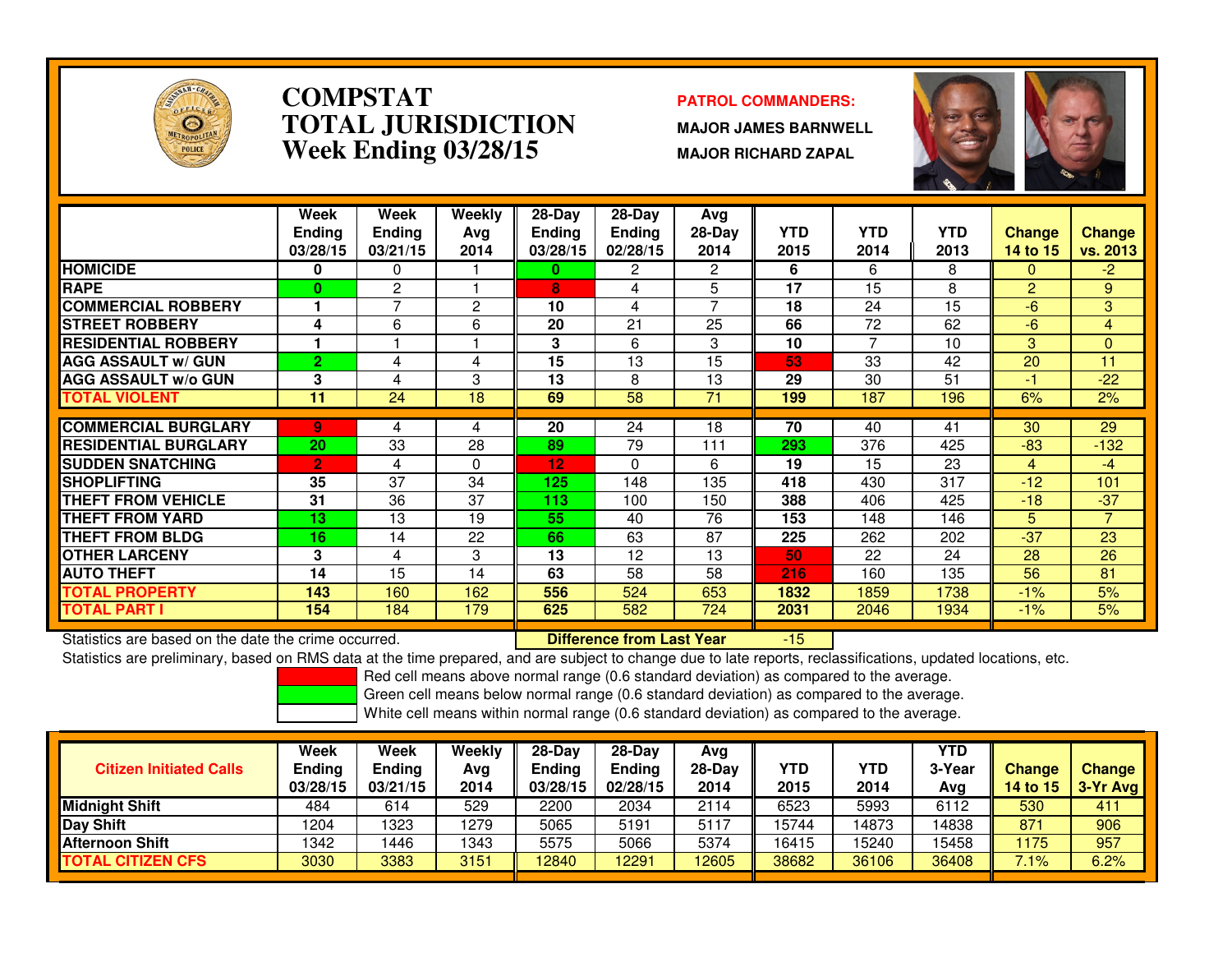

# **COMPSTAT PRECINCT COMMANDER: WEST CHATHAM PRECINCTWeek Ending 03/28/15**

**CAPT. CARL RAMEY**



|                             | Week           | Week           | Weekly         | $28 - Day$    | $28 - Day$    | Avg          |              |                |                 |                 |                |
|-----------------------------|----------------|----------------|----------------|---------------|---------------|--------------|--------------|----------------|-----------------|-----------------|----------------|
|                             | <b>Ending</b>  | <b>Ending</b>  | Avg            | <b>Ending</b> | <b>Ending</b> | 28-Day       | <b>YTD</b>   | <b>YTD</b>     | <b>YTD</b>      | <b>Change</b>   | <b>Change</b>  |
|                             | 03/28/15       | 03/21/15       | 2014           | 03/28/15      | 02/28/15      | 2014         | 2015         | 2014           | 2013            | 14 to 15        | vs. 2013       |
| <b>HOMICIDE</b>             | $\bf{0}$       | 0              | $\Omega$       | 0             | $\mathbf{0}$  | 0            | 0            | 0              |                 | $\Omega$        | -1.            |
| <b>RAPE</b>                 | 0              | $\Omega$       | 0              |               | $\Omega$      |              | 3            | 4              | 2               | -1              |                |
| <b>COMMERCIAL ROBBERY</b>   |                | $\Omega$       | $\Omega$       |               | 2             |              | 4            | 4              | 4               | $\Omega$        | $\mathbf{0}$   |
| <b>STREET ROBBERY</b>       | 0              | $\overline{2}$ |                | $\mathbf{2}$  | 0             | 3            | 6            | 7              | 12              | $-1$            | $-6$           |
| <b>RESIDENTIAL ROBBERY</b>  | $\bf{0}$       | $\Omega$       | $\Omega$       | $\mathbf{0}$  |               |              | $\mathbf{2}$ | $\overline{c}$ | 2               | $\Omega$        | $\Omega$       |
| <b>AGG ASSAULT w/ GUN</b>   | $\mathbf{0}$   | $\Omega$       | $\Omega$       | $\mathbf{2}$  |               |              | 6            | 3              | 4               | $\mathbf{3}$    | $\overline{2}$ |
| <b>AGG ASSAULT w/o GUN</b>  |                |                | $\Omega$       | 3             | $\mathbf{2}$  | $\mathbf{2}$ | 6            | $\overline{2}$ | 6               | $\overline{4}$  | $\mathbf{0}$   |
| <b>TOTAL VIOLENT</b>        | $\overline{2}$ | 3              | $\overline{2}$ | 9             | 6             | 9            | 27           | 22             | $\overline{31}$ | 23%             | $-13%$         |
|                             |                |                |                |               |               |              |              |                |                 |                 |                |
| <b>COMMERCIAL BURGLARY</b>  |                | $\overline{2}$ |                | 8             | 8             | 4            | 24           | 6              | 8               | 18              | 16             |
| <b>RESIDENTIAL BURGLARY</b> | $\overline{2}$ | 8              | 5              | 19            | 24            | 21           | 61           | 63             | 85              | $-2$            | $-24$          |
| <b>SUDDEN SNATCHING</b>     | $\mathbf{0}$   | $\Omega$       | $\Omega$       |               | $\Omega$      |              | $\mathbf{2}$ | $\Omega$       | $\Omega$        | $\overline{2}$  | $\overline{2}$ |
| <b>SHOPLIFTING</b>          | З.             | 5              | 5              | 16            | 20            | 19           | 53           | 51             | 41              | $\overline{2}$  | 12             |
| <b>THEFT FROM VEHICLE</b>   | 5              | 5              | 6              | 15            | 20            | 26           | 57           | 84             | 66              | $-27$           | $-9$           |
| <b>THEFT FROM YARD</b>      |                | $\overline{2}$ | 3              | 8             | 7             | 12           | 27           | 35             | 20              | $-8$            | $\overline{7}$ |
| <b>THEFT FROM BLDG</b>      | 4              | 4              | 3              | 14            | 9             | 13           | 41           | 48             | 28              | $-7$            | 13             |
| <b>OTHER LARCENY</b>        |                |                |                | $\mathbf{2}$  |               | 3            | 11           | 3              | 4               | 8               | $\overline{7}$ |
| <b>AUTO THEFT</b>           |                | $\mathbf{2}$   | 3              | 12            | 13            | 12           | 47           | 35             | 21              | 12 <sup>2</sup> | 26             |
| <b>TOTAL PROPERTY</b>       | 18             | 29             | 28             | 95            | 102           | 111          | 323          | 325            | 273             | $-1%$           | 18%            |
| <b>TOTAL PART I</b>         | 20             | 32             | 30             | 104           | 108           | 121          | 350          | 347            | 304             | $1\%$           | 15%            |

Statistics are based on the date the crime occurred. **Difference from Last Year** Statistics are based on the date the crime occurred.<br>Statistics are preliminary, based on RMS data at the time prepared, and are subject to change due to late reports, reclassifications, updated locations, etc.

Red cell means above normal range (0.6 standard deviation) as compared to the average.

Green cell means below normal range (0.6 standard deviation) as compared to the average.

| <b>Citizen Initiated Calls</b> | Week<br><b>Ending</b><br>03/28/15 | Week<br><b>Ending</b><br>03/21/15 | Weekly<br>Avg<br>2014 | $28-Dav$<br>Ending<br>03/28/15 | $28-Day$<br><b>Ending</b><br>02/28/15 | Avg<br>$28-Day$<br>2014 | YTD<br>2015 | <b>YTD</b><br>2014 | YTD<br>3-Year<br>Avg | <b>Change</b><br>14 to 15 | <b>Change</b><br>3-Yr Avg |
|--------------------------------|-----------------------------------|-----------------------------------|-----------------------|--------------------------------|---------------------------------------|-------------------------|-------------|--------------------|----------------------|---------------------------|---------------------------|
| <b>Midnight Shift</b>          | 103                               | 15                                | 107                   | 459                            | 384                                   | 429                     | 1287        | 1190               | 1214                 | 97                        | 73                        |
| <b>Day Shift</b>               | 252                               | 264                               | 264                   | 1086                           | 115                                   | 1055                    | 3351        | 3051               | 3095                 | 300                       | 256                       |
| <b>Afternoon Shift</b>         | 250                               | 265                               | 279                   | 1090                           | 1053                                  | 1115                    | 3333        | 3168               | 3184                 | 165                       | 149                       |
| <b>TOTAL CITIZEN CFS</b>       | 605                               | 605                               | 650                   | 2635                           | 2552                                  | 2599                    | 7971        | 7409               | 7494                 | 7.6%                      | 6.4%                      |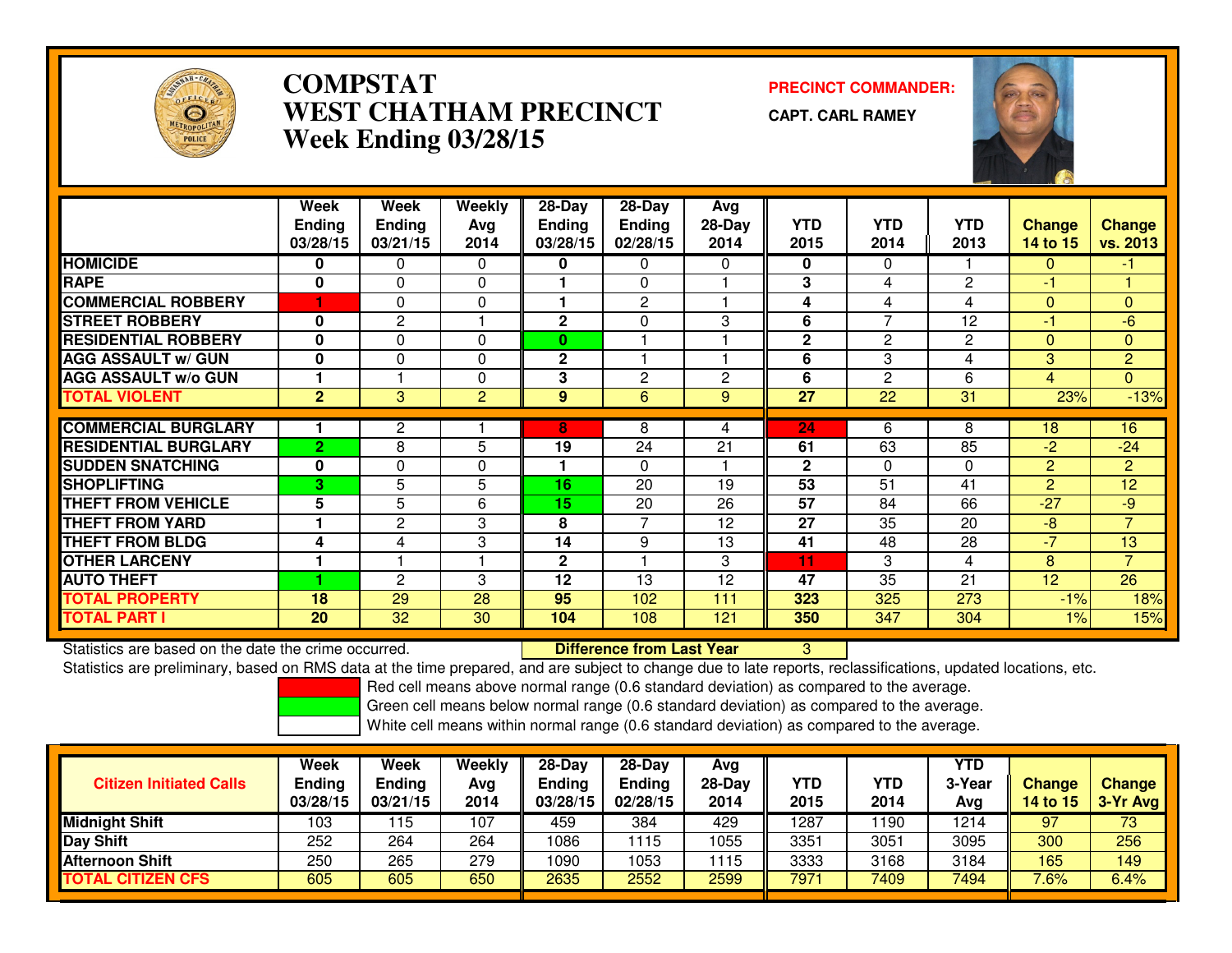

# **COMPSTAT PRECINCT COMMANDER: DOWNTOWN PRECINCTWeek Ending 03/28/15**

**CAPT. Ben Herron**



|                             | Week           | <b>Week</b>    | Weekly      | $28 - Day$     | 28-Day        | <b>Avg</b>   |              |              |                |                 |                |
|-----------------------------|----------------|----------------|-------------|----------------|---------------|--------------|--------------|--------------|----------------|-----------------|----------------|
|                             | <b>Endina</b>  | <b>Ending</b>  | Avg         | <b>Ending</b>  | <b>Ending</b> | $28-Day$     | YTD          | <b>YTD</b>   | <b>YTD</b>     | <b>Change</b>   | <b>Change</b>  |
|                             | 03/28/15       | 03/21/15       | 2014        | 03/28/15       | 02/28/15      | 2014         | 2015         | 2014         | 2013           | <b>14 to 15</b> | vs. 2013       |
| <b>HOMICIDE</b>             | $\bf{0}$       | 0              | $\Omega$    | 0              | 0             |              | 0            | 0            | $\overline{2}$ | $\Omega$        | $-2$           |
| <b>RAPE</b>                 | $\mathbf{0}$   |                | $\Omega$    | 3              | 2             |              | 6            | 2            | 3              | 4               | 3              |
| <b>COMMERCIAL ROBBERY</b>   | $\bf{0}$       | $\Omega$       | $\Omega$    | 0              | $\Omega$      |              | $\mathbf{2}$ | 3            | 2              | -1              | $\Omega$       |
| <b>STREET ROBBERY</b>       |                | 2              | 2           | $\overline{7}$ | 5             | 7            | 20           | 15           | 17             | 5.              | 3              |
| <b>RESIDENTIAL ROBBERY</b>  | 0              | $\mathbf 0$    | $\mathbf 0$ | 0              | $\Omega$      | $\Omega$     | 0            | $\Omega$     | $\mathbf{2}$   | $\Omega$        | $-2$           |
| <b>AGG ASSAULT w/ GUN</b>   | $\mathbf{0}$   | 0              |             | 3              | 2             | 3            | 11           | 9            | $\overline{7}$ | $\overline{2}$  | $\overline{4}$ |
| <b>AGG ASSAULT w/o GUN</b>  | $\bf{0}$       |                |             |                | 0             | 3            | 3            | 12           | 11             | $-9$            | $-8$           |
| <b>TOTAL VIOLENT</b>        |                | 4              | 4           | 14             | 9             | 16           | 42           | 41           | 44             | 2%              | $-5%$          |
|                             |                |                |             |                |               |              |              |              |                |                 |                |
| <b>COMMERCIAL BURGLARY</b>  | 3              |                |             | 4              | 0             | 3            |              | 6            | 2              |                 | 5.             |
| <b>RESIDENTIAL BURGLARY</b> | 3              | 3              | 3           | 8              | 6             | 11           | 28           | 32           | 37             | $-4$            | $-9$           |
| <b>SUDDEN SNATCHING</b>     | $\mathbf 0$    | 3              | $\Omega$    | 5              | $\Omega$      | $\mathbf{2}$ | 10           | 5            | 13             | 5               | $-3$           |
| <b>SHOPLIFTING</b>          | 3              | 3              | 4           | 14             | 20            | 18           | 51           | 67           | 35             | $-16$           | 16             |
| <b>THEFT FROM VEHICLE</b>   | 6              | 14             | 9           | 32             | 17            | 36           | 81           | 83           | 74             | $-2$            | $\overline{7}$ |
| <b>THEFT FROM YARD</b>      | 6              | $\overline{7}$ | 5           | 19             | 10            | 21           | 40           | 36           | 49             | 4               | $-9$           |
| <b>THEFT FROM BLDG</b>      | 3 <sup>1</sup> | 5              | 5           | 19             | 15            | 21           | 50           | 64           | 44             | $-14$           | 6              |
| <b>OTHER LARCENY</b>        |                | $\Omega$       |             | 3              | 2             | $\mathbf{2}$ | 8            | $\mathbf{2}$ | 4              | 6               | $\overline{4}$ |
| <b>AUTO THEFT</b>           | $\mathbf{2}$   | 3              | 3           | 9              | 8             | 11           | 32           | 22           | 27             | 10 <sup>1</sup> | 5              |
| <b>TOTAL PROPERTY</b>       | 27             | 39             | 31          | 113            | 78            | 125          | 307          | 317          | 285            | $-3%$           | 8%             |
| <b>TOTAL PART I</b>         | 28             | 43             | 35          | 127            | 87            | 141          | 349          | 358          | 329            | $-3%$           | 6%             |

Statistics are based on the date the crime occurred. **Difference from Last Year**  -9Statistics are preliminary, based on RMS data at the time prepared, and are subject to change due to late reports, reclassifications, updated locations, etc.

Red cell means above normal range (0.6 standard deviation) as compared to the average.

Green cell means below normal range (0.6 standard deviation) as compared to the average.

| <b>Citizen Initiated Calls</b> | Week<br><b>Ending</b><br>03/28/15 | Week<br><b>Ending</b><br>03/21/15 | Weekly<br>Avg<br>2014 | $28-Dav$<br>Ending<br>03/28/15 | 28-Day<br><b>Ending</b><br>02/28/15 | Avg<br>$28$ -Day<br>2014 | YTD<br>2015 | YTD<br>2014 | YTD<br>3-Year<br>Avg | Change<br>14 to 15 | Change<br>3-Yr Avg |
|--------------------------------|-----------------------------------|-----------------------------------|-----------------------|--------------------------------|-------------------------------------|--------------------------|-------------|-------------|----------------------|--------------------|--------------------|
| <b>Midnight Shift</b>          | ۱05                               | 165                               | 114                   | 496                            | 406                                 | 457                      | 1351        | 1357        | 1360                 | -6                 | -9                 |
| <b>Day Shift</b>               | 205                               | 278                               | 223                   | 981                            | 888                                 | 891                      | 2802        | 2496        | 2595                 | 306                | 207                |
| Afternoon Shift                | 272                               | 309                               | 244                   | 142                            | 878                                 | 976                      | 3009        | 2800        | 2813                 | 209                | 196                |
| <b>TOTAL CITIZEN CFS</b>       | 582                               | 752                               | 581                   | 2619                           | 2172                                | 2324                     | 7162        | 6653        | 6768                 | 7.7%               | 5.8%               |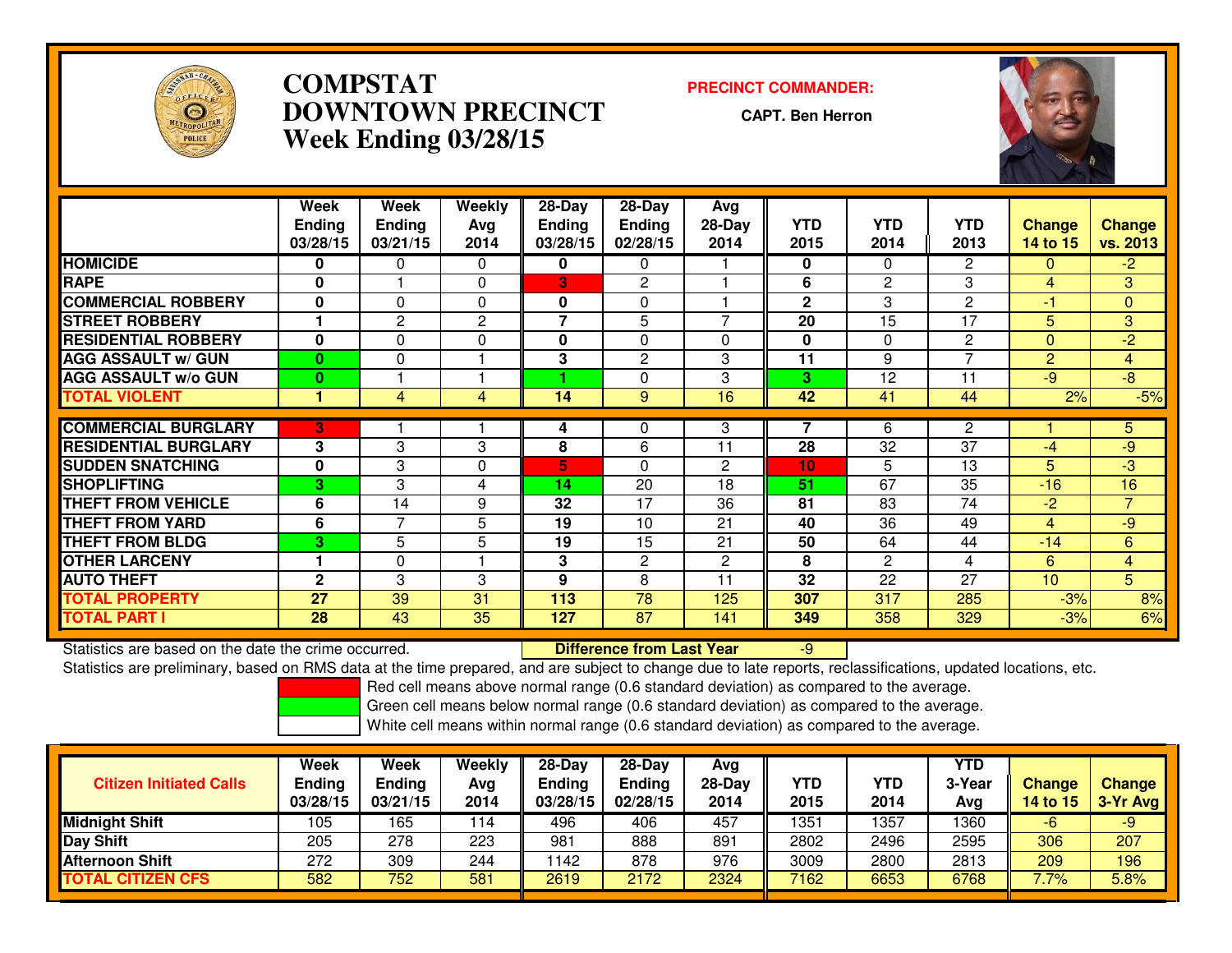

# **COMPSTATCENTRAL PRECINCT Week Ending 03/28/15**

**PRECINCT COMMANDER:**



|                             | Week           | Week           | Weekly         | 28-Day        | 28-Day         | Avg      |              |                |            |                |                 |
|-----------------------------|----------------|----------------|----------------|---------------|----------------|----------|--------------|----------------|------------|----------------|-----------------|
|                             | <b>Ending</b>  | <b>Ending</b>  | Avg            | <b>Ending</b> | <b>Ending</b>  | $28-Day$ | <b>YTD</b>   | <b>YTD</b>     | <b>YTD</b> | <b>Change</b>  | <b>Change</b>   |
|                             | 03/28/15       | 03/21/15       | 2014           | 03/28/15      | 02/28/15       | 2014     | 2015         | 2014           | 2013       | 14 to 15       | vs. 2013        |
| <b>HOMICIDE</b>             | 0              | 0              | $\Omega$       | 0             |                |          | $\mathbf{2}$ | 4              |            | $-2$           |                 |
| <b>RAPE</b>                 | $\bf{0}$       |                | $\Omega$       | $\mathbf{2}$  |                |          | 4            | 5              |            | $\blacksquare$ | 3               |
| <b>COMMERCIAL ROBBERY</b>   | $\bf{0}$       | $\Omega$       | 0              | 0             | 2              |          | $\mathbf{2}$ | $\overline{ }$ | 2          | -5             | $\mathbf{0}$    |
| <b>STREET ROBBERY</b>       |                |                | 2              | 5.            | 7              | 8        | 19           | 25             | 18         | -6             |                 |
| <b>RESIDENTIAL ROBBERY</b>  | 0              | 0              | 0              | 0             | 0              | 0        | 0            | $\Omega$       | 2          | $\mathbf{0}$   | $-2$            |
| <b>AGG ASSAULT w/ GUN</b>   |                | $\overline{2}$ | $\overline{2}$ | 4             | 7              | 6        | 19           | 13             | 13         | 6              | 6               |
| <b>AGG ASSAULT w/o GUN</b>  | $\overline{2}$ | $\overline{c}$ |                | 5             | $\overline{2}$ | 3        | 10           | 5              | 17         | 5              | $-7$            |
| <b>TOTAL VIOLENT</b>        | 4              | 6              | 5              | 16            | 20             | 21       | 56           | 59             | 54         | $-5%$          | 4%              |
| <b>COMMERCIAL BURGLARY</b>  | 5.             |                |                |               | 10             | 4        | 21           | 8              | 13         | 13             | 8               |
| <b>RESIDENTIAL BURGLARY</b> | 6              | 8              | 9              | 23            | 20             | 34       | 80           | 118            | 105        | $-38$          | $-25$           |
|                             |                |                |                |               |                |          |              |                |            |                |                 |
| <b>SUDDEN SNATCHING</b>     |                |                | $\Omega$       | 4             | 0              |          | 5            | $\overline{2}$ | 4          | 3              |                 |
| <b>SHOPLIFTING</b>          | 3              |                | $\overline{2}$ | 11            | 8              | 8        | 22           | 22             | 28         | $\Omega$       | $-6$            |
| <b>THEFT FROM VEHICLE</b>   | 11             | 7              | 9              | 37            | 23             | 36       | 124          | 97             | 77         | 27             | 47              |
| <b>THEFT FROM YARD</b>      |                | 0              | 5              | 13            | 9              | 20       | 38           | 31             | 29         |                | 9               |
| <b>THEFT FROM BLDG</b>      | 3              |                | 4              | 9             | 9              | 18       | 43           | 45             | 39         | $-2$           | $\overline{4}$  |
| <b>OTHER LARCENY</b>        | $\bf{0}$       | $\mathbf{2}$   |                | 3             | 4              | 2        | 15           | $\Omega$       | 3          | 15             | 12              |
| <b>AUTO THEFT</b>           | 5              | 5              | 4              | 20            | 13             | 17       | 58           | 64             | 31         | $-6$           | $\overline{27}$ |
| <b>TOTAL PROPERTY</b>       | 35             | 26             | 35             | 127           | 96             | 141      | 406          | 387            | 329        | 5%             | 23%             |
| <b>TOTAL PART I</b>         | 39             | 32             | 40             | 143           | 116            | 162      | 462          | 446            | 383        | 4%             | 21%             |

Statistics are based on the date the crime occurred. **Difference from Last Year** 

Statistics are based on the date the crime occurred.<br>Statistics are preliminary, based on RMS data at the time prepared, and are subject to change due to late reports, reclassifications, updated locations, etc.

Red cell means above normal range (0.6 standard deviation) as compared to the average.

Green cell means below normal range (0.6 standard deviation) as compared to the average.

| <b>Citizen Initiated Calls</b> | Week<br><b>Ending</b><br>03/28/15 | Week<br><b>Ending</b><br>03/21/15 | Weekly<br>Avg<br>2014 | 28-Day<br><b>Ending</b><br>03/28/15 | $28-Dav$<br><b>Ending</b><br>02/28/15 | Ava<br>$28$ -Day<br>2014 | <b>YTD</b><br>2015 | YTD<br>2014 | YTD<br>3-Year<br>Avg | <b>Change</b><br>14 to $15$ | <b>Change</b><br>3-Yr Avg |
|--------------------------------|-----------------------------------|-----------------------------------|-----------------------|-------------------------------------|---------------------------------------|--------------------------|--------------------|-------------|----------------------|-----------------------------|---------------------------|
| Midnight Shift                 | 124                               | 136                               | 116                   | 494                                 | 442                                   | 463                      | 1487               | 1249        | 1319                 | 238                         | 168                       |
| Day Shift                      | 262                               | 259                               | 268                   | 1006                                | 023                                   | 1074                     | 3193               | 3194        | 3031                 |                             | 162                       |
| Afternoon Shift                | 254                               | 292                               | 274                   | 1086                                | 078                                   | 1098                     | 3400               | 3026        | 3180                 | 374                         | 220                       |
| <b>TOTAL CITIZEN CFS</b>       | 640                               | 687                               | 659                   | 2586                                | 2543                                  | 2635                     | 8080               | 7469        | 7530                 | 8.2%                        | 7.3%                      |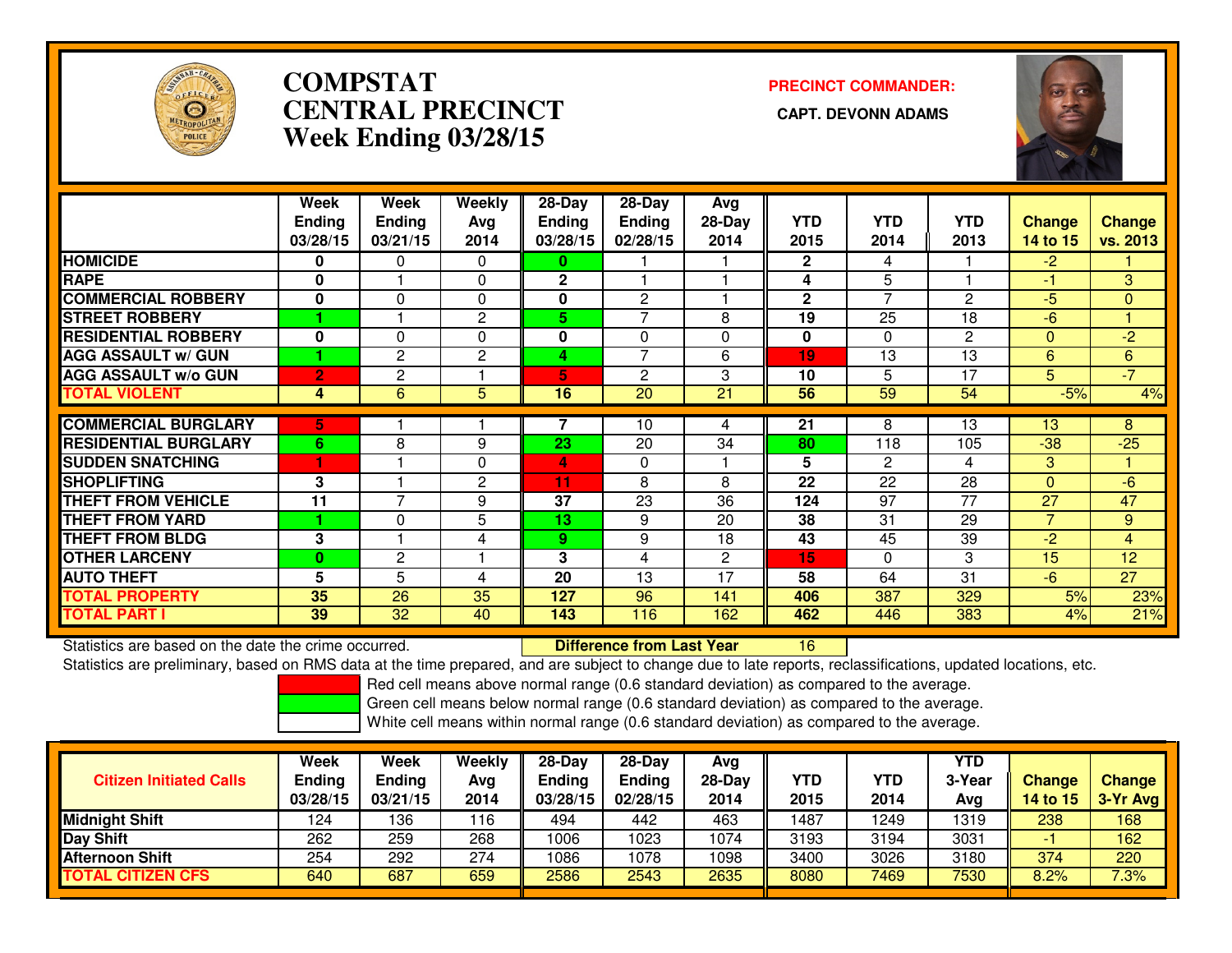

### **COMPSTAT PRECINCT COMMANDER: SOUTHSIDE PRECINCT CAPT. TERRY SHOOPWeek Ending 03/28/15**



|                             | Week<br><b>Ending</b><br>03/28/15 | Week<br><b>Ending</b><br>03/21/15 | Weekly<br>Avg<br>2014 | $28$ -Day<br><b>Ending</b><br>03/28/15 | $28-Day$<br>Ending<br>02/28/15 | Avg<br>28-Day<br>2014 | <b>YTD</b><br>2015 | <b>YTD</b><br>2014 | <b>YTD</b><br>2013 | <b>Change</b><br><b>14 to 15</b> | Change<br>vs. 2013 |
|-----------------------------|-----------------------------------|-----------------------------------|-----------------------|----------------------------------------|--------------------------------|-----------------------|--------------------|--------------------|--------------------|----------------------------------|--------------------|
| <b>HOMICIDE</b>             | 0                                 | 0                                 | $\Omega$              | 0                                      |                                | 0                     |                    | 0                  | $\overline{2}$     |                                  | $-1$               |
| <b>RAPE</b>                 | $\bf{0}$                          | $\Omega$                          | $\Omega$              |                                        |                                |                       | $\mathbf{2}$       |                    |                    |                                  |                    |
| <b>ICOMMERCIAL ROBBERY</b>  | 0                                 | 4                                 |                       | 5                                      | 0                              | 3                     | 5                  | 6                  | 3                  | -1                               | $\overline{2}$     |
| <b>STREET ROBBERY</b>       | 1                                 | $\Omega$                          |                       | 3                                      | 3                              | 4                     | 9                  | 12                 | 4                  | $-3$                             | 5 <sup>1</sup>     |
| <b>RESIDENTIAL ROBBERY</b>  |                                   |                                   | $\Omega$              | $\overline{2}$                         | 2                              |                       | 4                  | 4                  |                    | $\Omega$                         | 3                  |
| <b>AGG ASSAULT w/ GUN</b>   | 0                                 | 0                                 | $\Omega$              | 0                                      |                                |                       | 4                  | 3                  | 5                  |                                  | $-1$               |
| <b>AGG ASSAULT w/o GUN</b>  | $\bf{0}$                          | $\Omega$                          | $\Omega$              |                                        | 3                              | 2                     | 6                  | $\overline{2}$     | 12                 | 4                                | $-6$               |
| <b>TOTAL VIOLENT</b>        | $\overline{2}$                    | 5                                 | 3                     | 12                                     | 11                             | 11                    | 31                 | 28                 | 28                 | 11%                              | 11%                |
| <b>COMMERCIAL BURGLARY</b>  | 0                                 | 0                                 |                       | 0                                      | 3                              | 3                     | 13                 | 11                 |                    | $\overline{2}$                   | 6                  |
|                             |                                   | $\overline{7}$                    |                       |                                        |                                |                       |                    |                    |                    |                                  |                    |
| <b>RESIDENTIAL BURGLARY</b> | 5                                 |                                   | 5                     | 20                                     | $\overline{13}$                | 18                    | 63                 | $\overline{59}$    | 90                 | 4                                | $-27$              |
| <b>SUDDEN SNATCHING</b>     |                                   | $\Omega$                          | $\Omega$              | 1                                      | $\Omega$                       |                       |                    | 3                  | 2                  | $-2$                             | $-1$               |
| <b>SHOPLIFTING</b>          | 17                                | 20                                | 13                    | 57                                     | 60                             | 51                    | 172                | 183                | 142                | $-11$                            | 30                 |
| <b>THEFT FROM VEHICLE</b>   | 4                                 | 6                                 | 7                     | 18                                     | 19                             | 27                    | 68                 | 73                 | 116                | $-5$                             | $-48$              |
| <b>THEFT FROM YARD</b>      | 3                                 | 3                                 | 2                     | 12                                     | 5                              | 9                     | 27                 | 24                 | 22                 | 3                                | 5                  |
| <b>THEFT FROM BLDG</b>      | 3                                 | 4                                 | 4                     | 14                                     | 14                             | 17                    | 42                 | 41                 | 41                 |                                  | 4                  |
| <b>OTHER LARCENY</b>        |                                   |                                   |                       | 3                                      | $\mathbf{2}$                   | $\overline{2}$        | 8                  | 9                  | 8                  | -1                               | $\Omega$           |
| <b>AUTO THEFT</b>           | 4                                 | 3                                 | $\overline{2}$        | 16                                     | 17                             | 8                     | 48                 | 20                 | 33                 | 28                               | 15                 |
| <b>TOTAL PROPERTY</b>       | 38                                | 44                                | 34                    | 141                                    | 133                            | 136                   | 442                | 423                | 461                | 4%                               | $-4%$              |
| <b>TOTAL PART I</b>         | 40                                | 49                                | 37                    | 153                                    | 144                            | 148                   | 473                | 451                | 489                | 5%                               | $-3%$              |

Statistics are based on the date the crime occurred. **Difference from Last Year** 

Statistics are based on the date the crime occurred. **Externee the Luit of Lifterence from Last Year The 22 Lui**<br>Statistics are preliminary, based on RMS data at the time prepared, and are subject to change due to late rep

Red cell means above normal range (0.6 standard deviation) as compared to the average.

Green cell means below normal range (0.6 standard deviation) as compared to the average.

| <b>Citizen Initiated Calls</b> | Week<br><b>Ending</b><br>03/28/15 | Week<br>Ending<br>03/21/15 | Weekly<br>Avg<br>2014 | $28-Dav$<br>Endina<br>03/28/15 | $28-Dav$<br><b>Ending</b><br>02/28/15 | Ava<br>28-Dav<br>2014 | YTD<br>2015 | YTD<br>2014 | YTD<br>3-Year<br>Ava | <b>Change</b><br><b>14 to 15</b> | <b>Change</b><br>3-Yr Avg |
|--------------------------------|-----------------------------------|----------------------------|-----------------------|--------------------------------|---------------------------------------|-----------------------|-------------|-------------|----------------------|----------------------------------|---------------------------|
| <b>Midnight Shift</b>          | 73                                | 100                        | 91                    | 376                            | 400                                   | 363                   | 1216        | 1077        | 1092                 | 139                              | 124                       |
| Day Shift                      | 257                               | 282                        | 259                   | 1042                           | 119                                   | 1038                  | 3343        | 3018        | 3031                 | 325                              | 312                       |
| <b>Afternoon Shift</b>         | 256                               | 272                        | 259                   | 1064                           | 023                                   | 1034                  | 3240        | 2982        | 3009                 | 258                              | 231                       |
| <b>TOTAL CITIZEN CFS</b>       | 586                               | 654                        | 609                   | 2482                           | 2542                                  | 2435                  | 7799        | 7077        | 7132                 | 10.2%                            | 9.4%                      |